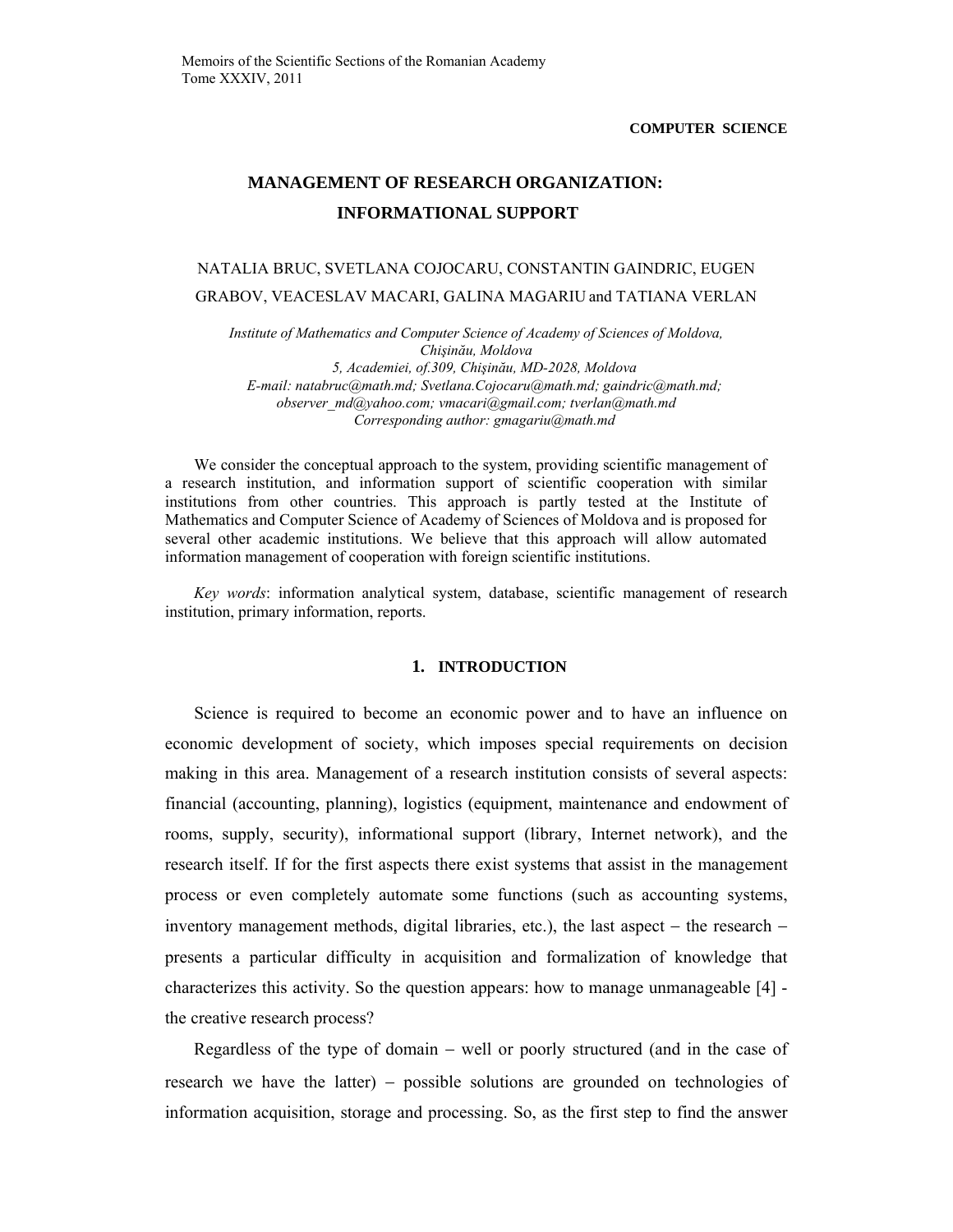to the question formulated above, it would be to determine indicators that characterize the work of a research institution and develop instruments for their monitoring.

Naturally, that various administrative bodies require information in accordance with their needs. It actually enforces to present the same data in different required forms.

Though the requirements for reports forms and documentation on scientific activities of research institutions are often modified, they always are based on the same primary information: researchers' scientific publications, detailed information about patents, developed software, scientific projects and forums, etc. This information is to be kept in an information analytical system (IAS) for support of the process of research institution scientific management.

The specific aspects of such system design and implementation are described in present paper. The analysis of how the system meets its main purpose is made. The possibilities to extend the system for its usage for international projects submission and management are described as well.

In section 2 the requirements for the system's functionality are described, including some specific features and technological solutions on its implementation, hardware and software prerequisites.

In section 3 the system's usability is analyzed on an example of person's CV preparation.

In section 4 it is shown how the system may be improved to meet the needs of informational support and management for inter-institutions' cooperation.

# **2. REQUIREMENTS FOR FUNCTIONALITY OF IAS OF SCIENTIFIC INSTITUTION**

## 2.1. ABOUT THE IAS FOR RESEARCH INSTITUTION IN GENERAL

IAS for research institution scientific management has to provide the following:

- to assure constant accessibility to up-to-date information;

- to get solicited data promptly in the form needed at proper moment;

- to analyze current state of the institution according to calculation of certain indexes on the base of information stored in the system.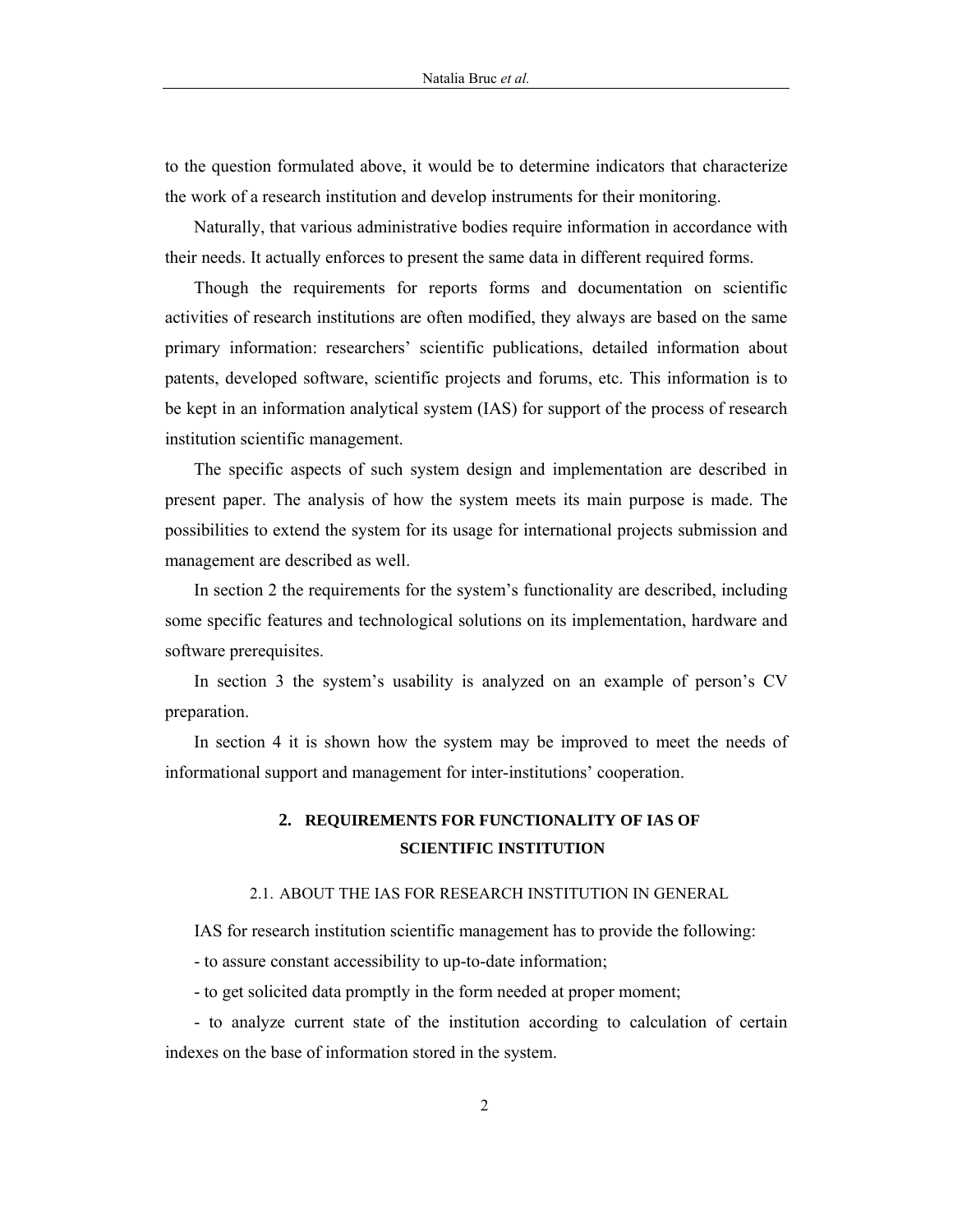The system should be centralized, multi-user, public within the definite range of users, as simple as possible in administration, provide comprehensive information in convenient for user format (report form), and ensure data protection from undesirable effect in the case of carrying forth information to public domains. Not of less importance factor is also the usage of open source solutions, the license of which satisfies their usage in noncommercial purposes.

The system should be fairly complete (in terms of diversity of data filling it) and flexible (in terms of diversity of selection criteria and methods of combining them) in order to provide the user with necessary information even if the reporting forms are changed.

The final target consists in elaboration of an interactive processing system with informational and decision making functions. The main of these functions are listed below:

- accumulation and analysis in different aspects of the detailed information about state and dynamics of the scientific capacity both of the research institution as a whole, of its subdivisions apart, and different staff categories, and individual researchers as well;
- complete information storing about scientific capacity of the research institution: classification, concentration, tendencies of development;
- decision making support in the management process of the technical and scientific programs and research projects;
- automation of report creation (including those annual) about scientific activity of the entire institution and each researcher apart;
- automation of scientific projects drawing up;
- automation of researchers CV drawing up;
- information extraction for the research institution accreditation;
- information obtaining and report generation according to specified filtering criteria.

To enable users to access information from different places of the world, the access to DB will be provided through the global and/or local network for some categories of users with different rights of access.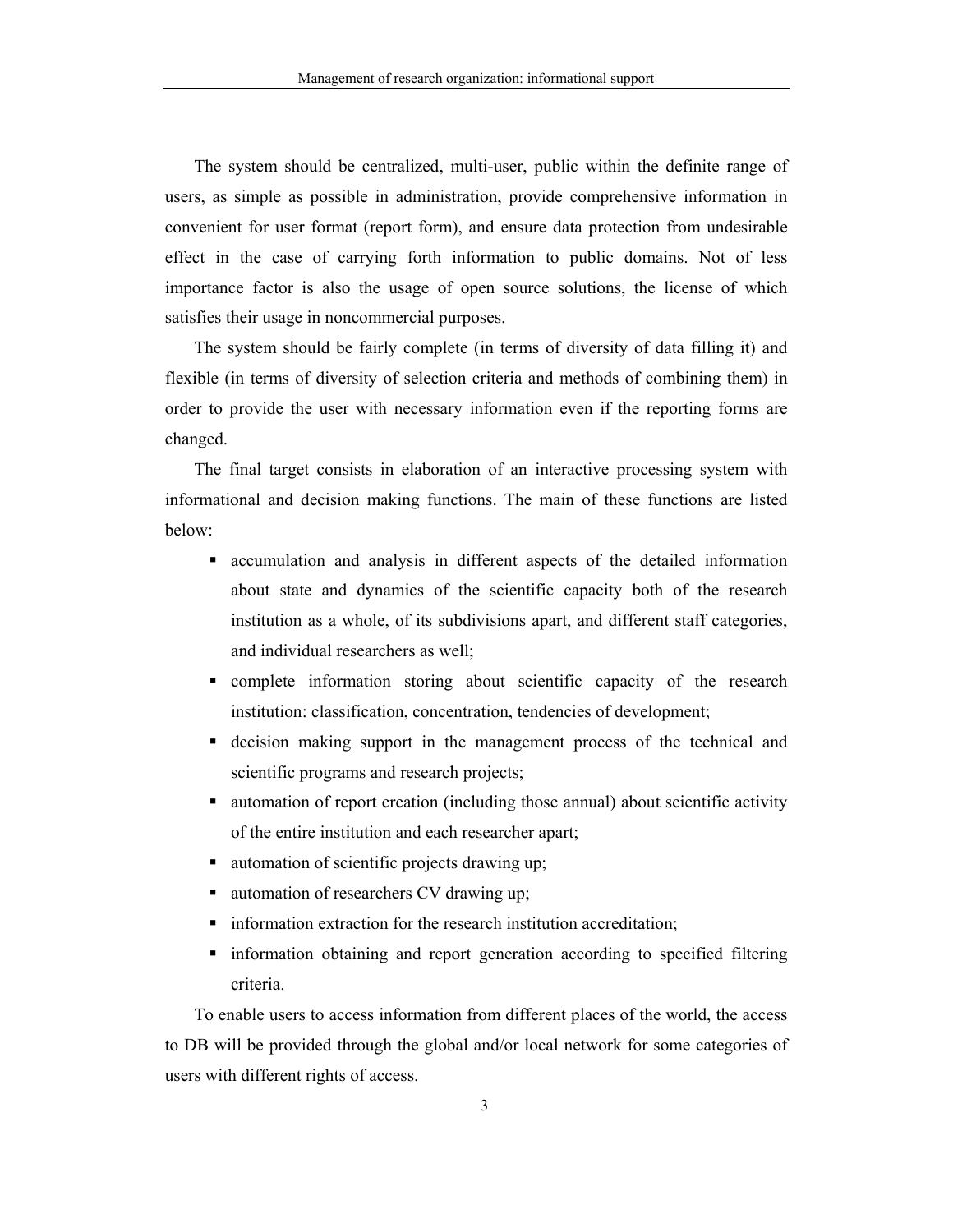Such type of the system "IAS IMCS" is under development and testing in the Institute of Mathematics and Computer Science of Moldova [1, 3].

The design of this system includes:

- The database "Scientific potential of the research institution",

- Analysis tools,

- Tools for reports drawing up.

Information Analytical System of scientific institution should serve the same purpose as the IAS of any other institution. However, because of specific features of scientific institutions, it must possess a number of peculiarities.

One can judge about the scientific activity of scientific institutions basing on the analysis of some indicators. The main ones, that can be formalized and accounted, are the following:

- personal data of scientific researcher (age, scientific degree, scientific title, scientific work experience, position, etc.);

- publications of institution's scientific researchers (author(s), title – perhaps in different languages, type of publication, date of publication, edition, publishing house, pages, language of publication, international identification number, etc.);

- scientific projects, executed by institution's scientific researchers (title, project manager, executors, project financing, project domain, project execution dates);

- theses defenses (title, place and date of defense, scientific leader and opponents, scientific speciality);

- participation in scientific forums (conferences, symposiums, congresses, workshops, exhibitions etc. – including reports, thesis and poster representation, participation in program committee, sections organization, etc.);

- participation in scientific journals editing;

- membership in scientific associations.

The IAS IMCS meets the goals and requirements described above owing to:

- flexible and convenient database structure, including at the present moment about 70 tables [1];

- chosen platform, tools for implementation and a number of reasonable technological solutions (see section 2.3, [2,3]);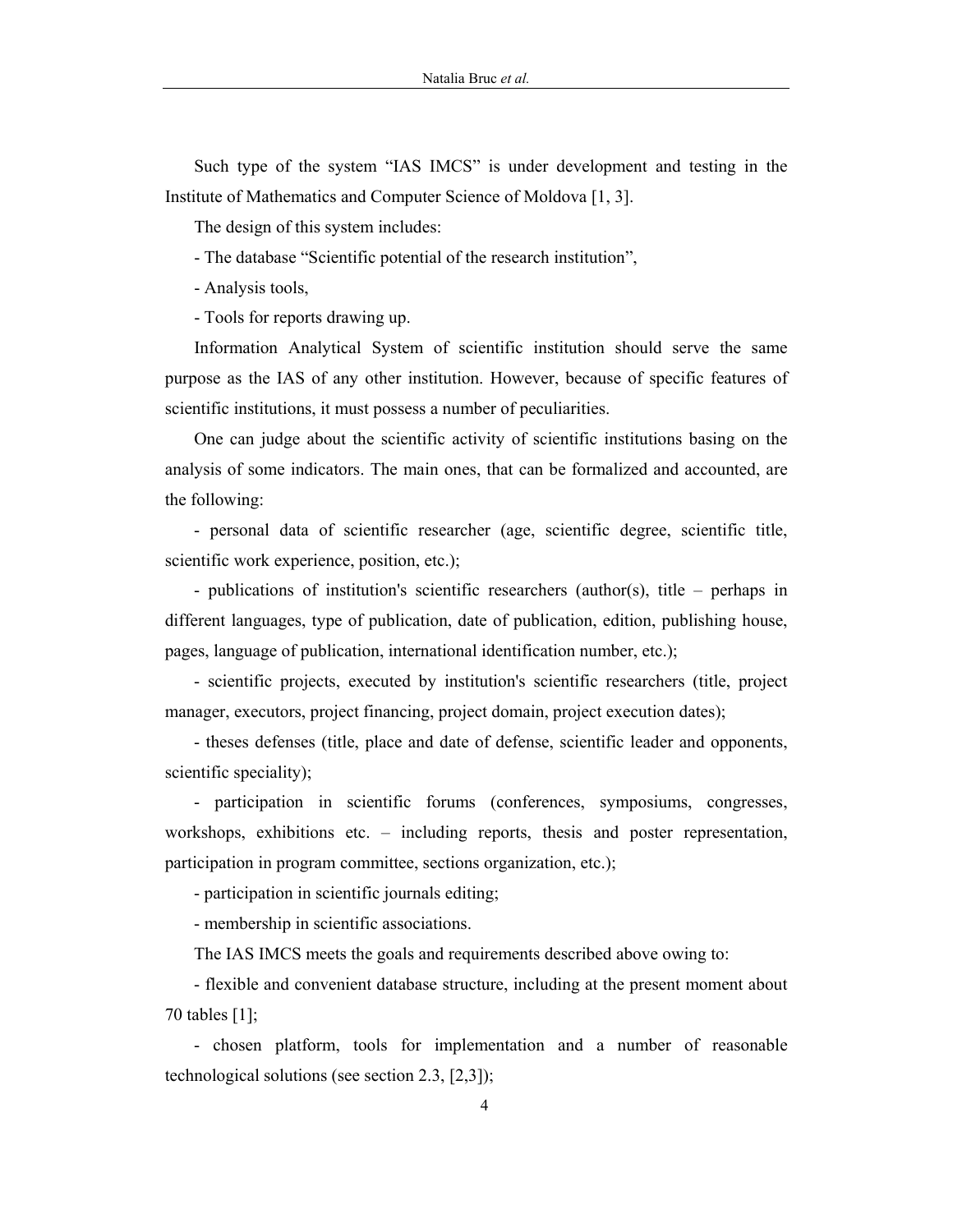- specific solutions that effectively solve some particular problems caused by specificity of scientific institutions (see section 2.2, [3,5]).

### 2.2. SOME SPECIFIC FEATURES

Despite the seeming simplicity, on closer inspection, there occur many small-scale problems, from the successful solution of which the system usability, flexibility and vitality depends on. Let us consider some of them.

**Types of publications.** Besides the typical information, the specific one for a research institution is stored as well. Thus, for example, in the table about publications, besides the usual bibliographic data, type of publication is also stored (e.g. article in peer-reviewed journal, article in collection, thesis in Proceedings of national/international conference, monograph, chapter in monograph, manual, etc.) (see Fig. 1). The variety of types of publications existing at this stage in IAS IMCS agrees with terminology in library science and reporting requirements of scientific institution (see Fig. 2).

The type of publication allows us to some extent to judge the quality and scale of scientific work. Thus, one can get the answer to the question: How many monographs/articles in peer-reviewed journals are published?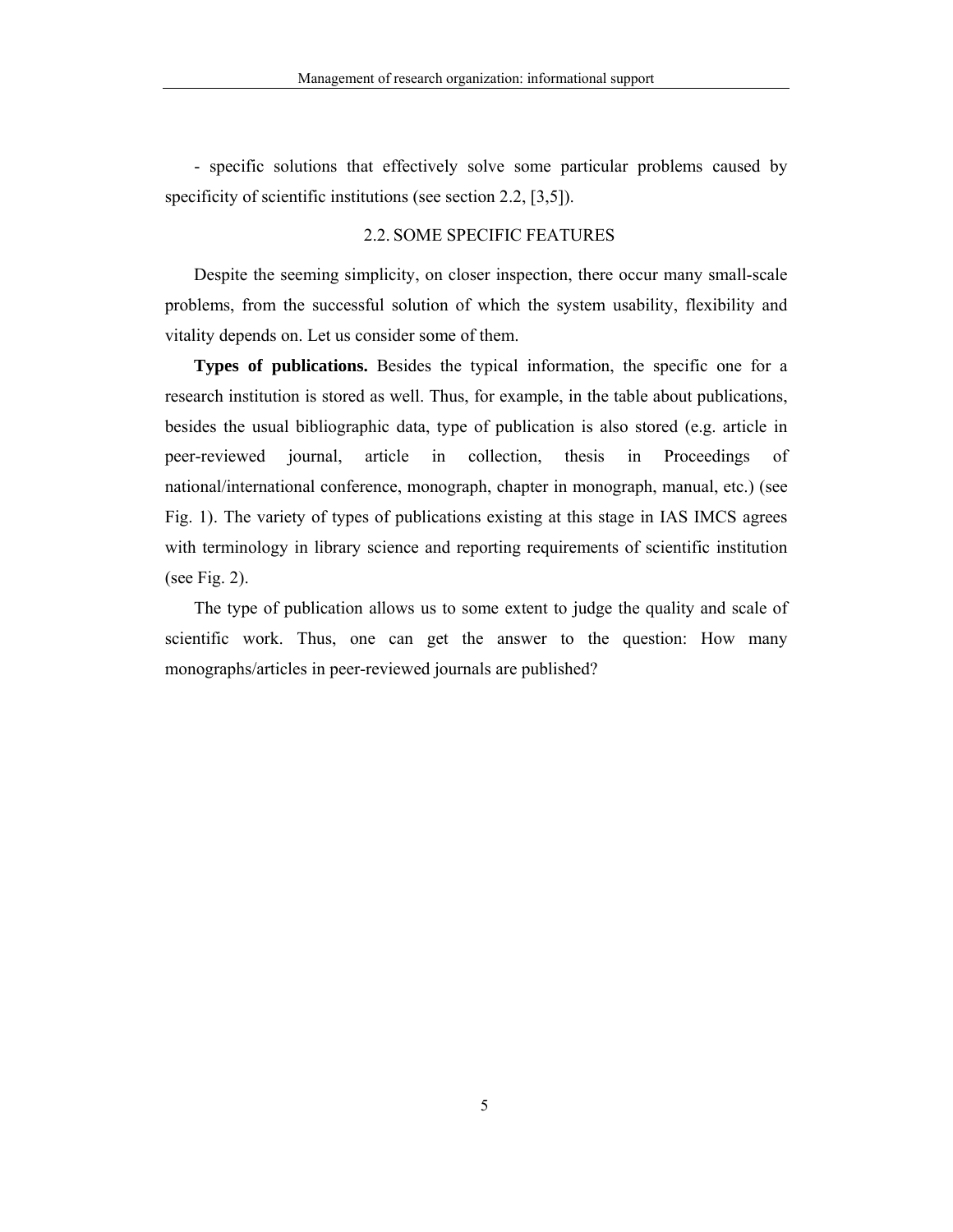#### Natalia Bruc *et al.*

| Navigare                                                                                                                                                                                                                                                   | Redactare Adăugare Bliminare Validare                      |                                                                        |                                                                                                                 |                                                                                                                                                     |                |       |                |                           |                   |                   |                                    |                            | Română            | v e                                                                                                                            |
|------------------------------------------------------------------------------------------------------------------------------------------------------------------------------------------------------------------------------------------------------------|------------------------------------------------------------|------------------------------------------------------------------------|-----------------------------------------------------------------------------------------------------------------|-----------------------------------------------------------------------------------------------------------------------------------------------------|----------------|-------|----------------|---------------------------|-------------------|-------------------|------------------------------------|----------------------------|-------------------|--------------------------------------------------------------------------------------------------------------------------------|
| ttem<br><b>B</b> Tabele<br>$\Box$ Inform<br>$\equiv$ Au<br>$E$ Pul<br>$E$ De<br>$\equiv$ Cu<br>$\equiv$ Nu<br><b>E</b> Inform<br><b>E</b> Inform<br><b>E</b> Inform<br><b>B</b> Inform<br>Rapoarte<br>Dictionare<br><b>Details</b><br>ath: view/Publicații | <b>Tipul publicatiei</b>                                   | Denumire a tipului<br>de culegeri de<br>publicatii                     | Denumire a publicatiei A                                                                                        | Denumire a culegerii                                                                                                                                |                |       |                | Volum Număr Anul Pg.De la | Pg.Pină           | Editura           | Oras                               | Tara                       | Limbă             | Autori                                                                                                                         |
|                                                                                                                                                                                                                                                            | Lucrare<br>(proceeding) la<br>conferinte<br>internationale | Culegere de<br>lucrări la<br>conferinte<br>internationale              | About admissibility of n-ary<br>quasigroups                                                                     | Proceed. "Colloquium Math. Soc.<br>J.Bolyai 18. Combinatorics",<br>Hungary, 1976                                                                    | n/a            | n/a   | 1976 101       |                           | 119               | Datele lipsesc    | Datele<br>lipsesc                  |                            | Hungary engleză   | Murathudiaev S., Beleave                                                                                                       |
|                                                                                                                                                                                                                                                            | Teze ale referatelor<br>la conferinte<br>internationale    | Culegere de teze<br>ale referatelor la<br>conferinte<br>internationale | About some questions of<br>quasigroup theory                                                                    | Abstracts of International Conf.<br>«Universal algebra, quasigroups<br>and related systems», Jadwisin,<br>Poland .1989                              | n/a            | n/a   | 1989 2         |                           | $\overline{2}$    | Datele lipsesc    | Jadwisin Poland                    |                            | engleză           | Beleavskaia G.                                                                                                                 |
|                                                                                                                                                                                                                                                            | Lucrare<br>(proceeding) la<br>conferinte<br>internationale | Culegere de<br>lucrări la<br>conferinte<br>internationale              | Automatizarea mecanismelor<br>morfologice de generare a<br>derivatelor                                          | Proceedings of the International<br>Conference ICT+ "Information and<br>Communication Technologies -<br>2009", Chişinău, Moldova, 2009              | $\overline{1}$ | n/a   | 2009 121       |                           | 124               | Datele lipsesc    |                                    | Chisinău Moldova română    |                   | Petic M.                                                                                                                       |
|                                                                                                                                                                                                                                                            | Monografie                                                 | N/A                                                                    | Communication P systems, The N/A<br>Oxford Handbook of Membrane<br>Computing                                    |                                                                                                                                                     | n/a            | n/a   | 2010 118       |                           | 143               | Datele lipsesc    | Datele<br>lipsesc                  | Datele<br>lipsesc          | engleză           | Verlan S., Rogozhin Yu.,<br>Alhazov A., Freund R.                                                                              |
|                                                                                                                                                                                                                                                            | Lucrare<br>(proceeding) la<br>conferinte<br>internationale | Culegere de<br>lucrări la<br>conferinte<br>internationale              | Concepts of research institute<br>information analytical system<br>development                                  | CD of Proceedings ECIT 2008 -<br>5th European Conference on<br>Intelligent Systems and<br>Technologies, lasi, Romania,<br>2008                      | n/a            | n/a   | $2008$ n/a     |                           | n/a               | Performantica     | lasi                               |                            | România engleză   | Burlaca Oleg, Bruc Natal<br>Verlan Tatiana, Magariu<br>Macari Veaceslav, Grabi<br>Eugen, Gaindric Constan<br>Cojocaru Svetlana |
|                                                                                                                                                                                                                                                            | Datele lipsesc                                             | N/A                                                                    | datele lipsesc                                                                                                  | <b>N/A</b>                                                                                                                                          | n/a            | n/a   | datel<br>lipse |                           | datele<br>lipsesc | Datele lipsesc    | Datele<br>lipsesc                  | Datele<br>lipsesc          | Datele<br>lipsesc | Datele lipsesc                                                                                                                 |
|                                                                                                                                                                                                                                                            | Articol stiintific in<br>revistă recenzată                 | Revistă recenzată                                                      | Dictionary Search and Update<br>by P Systems with String-<br>Objects and Active Membranes Control (UCCC)        | International Journal of<br>Computers, Comunications &                                                                                              | $\mathsf{N}$   | 3     | 2009 206       |                           | 213               | Datele lipsesc    | Datele<br>lipsesc                  | Datele<br>lipsesc          | engleză           | Rogozhin Yu., Malahova<br>Cojocaru S., Alhazov A.                                                                              |
|                                                                                                                                                                                                                                                            | Capitol in<br>monografie                                   | Monografie                                                             | Digital divide: Introduction to the<br>problem                                                                  | Information technologies<br>communication and human<br>development:Opportunities and<br>challenges                                                  | n/a            | n/a   | 2006 57        |                           | 76                | Idea Group Inc.   | London<br>Melbourn<br>Singapor     | Hershey, MultiCour engleză |                   | Verlan T., Magariu G., Ga<br>C., Cojocaru S., Burteva                                                                          |
|                                                                                                                                                                                                                                                            | Capitol in<br>monografie                                   | Monografie                                                             | Digital divide: Introduction to the<br>problem                                                                  | Selected Readings on Global<br>Information technology.<br><b>Contemporary Applications</b>                                                          | n/a            | n/a   | 2009 21        |                           | 36                | <b>IGI Global</b> | Hershey, USA<br><b>New</b><br>York |                            | engleză           | Cojocaru S., Burteva L.,<br>T., Magariu G., Gaindric (                                                                         |
|                                                                                                                                                                                                                                                            | Articol stiintific in<br>revistă recenzată                 | Revistă recenzată                                                      | Getting statistical data of<br>examinations in decision<br>support system for ultrasound<br>diagnostics SonaRes | Computer Science Journal o<br>Moldova                                                                                                               | 17             | 3(51) | 2009 318       |                           | 322               | Datele lipsesc    |                                    | Chisinău Moldova           |                   | engleză Verlan Tatiana, Magariu (                                                                                              |
|                                                                                                                                                                                                                                                            | Lucrare<br>(proceeding) la<br>conferinte<br>internationale | Culegere de<br>lucrări la<br>conferinte<br>internationale              | Identificarea computerizată a<br>afixelor prin despărtirea<br>automată în silabe a cuvintelor                   | Proceedings of the 3rd<br>International Conference<br>"Telecommunications, Electronics<br>and Informatics" (ICTEI 2010),<br>Chisinau, Moldova, 2010 |                | n/a   | 2010 128       |                           | 133               | <b>UTM</b>        |                                    | Chisinău Moldova română    |                   | Petic M., Demidova V.                                                                                                          |

Fig. 1 - Appearance of IAS interface showing the information about publications indicating the type of publication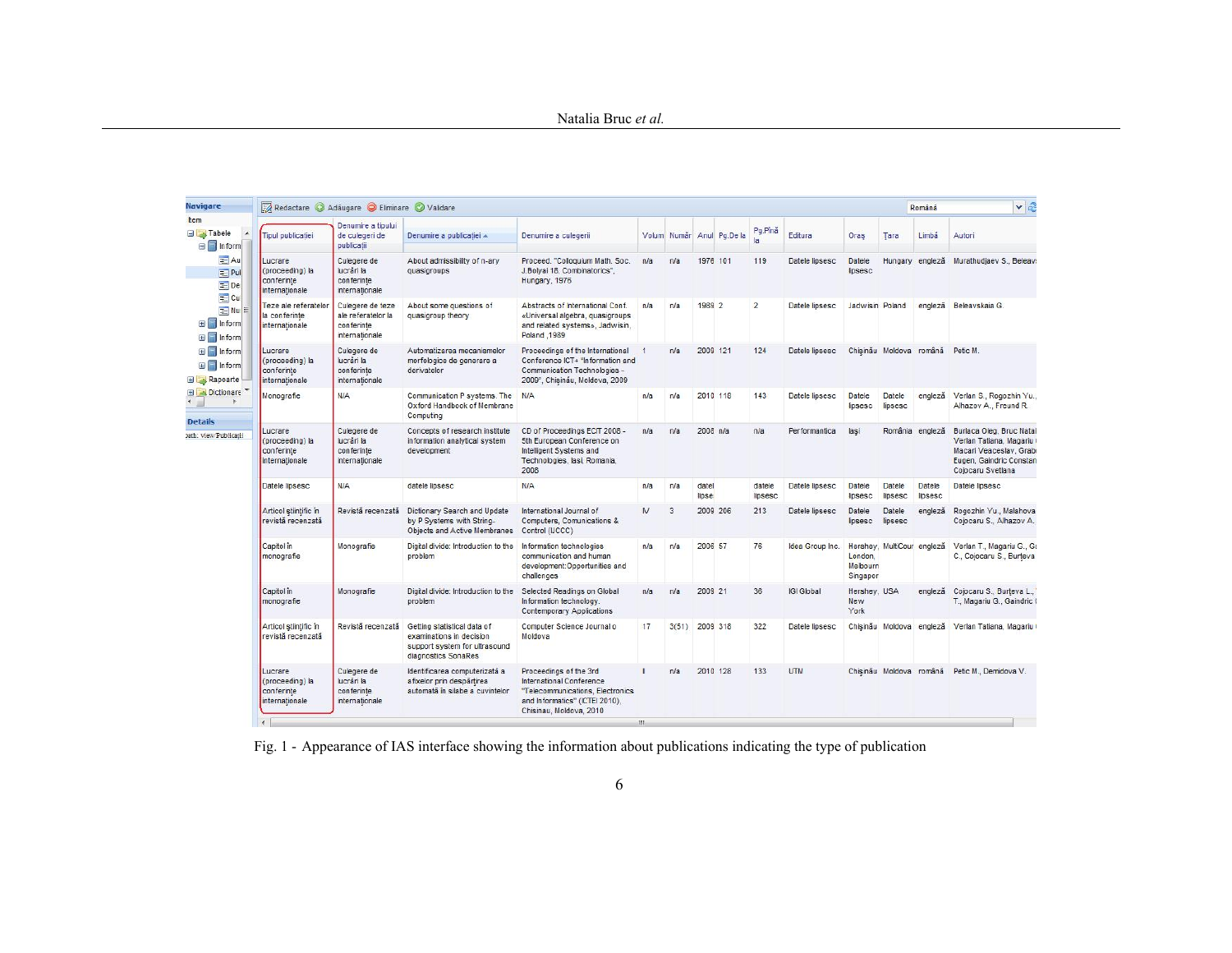| <b>Navigare</b>                                                                              |        | Redactare Adăugare Eliminare Validare      |                            |                |  |  |  |
|----------------------------------------------------------------------------------------------|--------|--------------------------------------------|----------------------------|----------------|--|--|--|
| <b>tem</b>                                                                                   | Cantit | <b>Tipul publicatiei</b>                   | <b>Tipul culegerii</b>     | Vali           |  |  |  |
| <b>El</b> Tabele<br>Rapoarte<br>Ŧ                                                            |        | Articol stiințific în culegere nerecenzată | Culegere nerecenzată       |                |  |  |  |
| Dictionare<br>ΞΙ                                                                             |        | Articol stiințific în culegere recenzată   | Culegere recenzată         | $\mathbf{1}$   |  |  |  |
| De Orașe și țări                                                                             | 2 tab. | Articol științific în revistă nerecenzată  | Revistă nerecenzată        | 1              |  |  |  |
| Decorații și titluri onorifice<br>$\pm 1$                                                    | 3 tab. | Articol stiintific în revistă recenzată    | Revistă recenzată          | 1              |  |  |  |
| Tipuri de publicații și tipuri de cu 2 tab.<br>$\equiv$                                      |        | Brosură                                    | N/A                        | 1              |  |  |  |
| Tipuri de culegeri                                                                           | inr.   | Capitol in monografie                      | Monografie                 | $\mathbf{1}$   |  |  |  |
| Tipuri de publicatii                                                                         | int.   | Capitol în raport tehnic nerecenzat        | Raport tehnic nerecenzat   | 1              |  |  |  |
| Valută și fonduri financiare<br>$\pm$                                                        | 2 tab. | Capitol in raport tehnic recenzat          | Raport tehnic recenzat     | 1              |  |  |  |
| Tipul disertației și rolul în susțin 2 tab.<br>Ŧ                                             |        | Carte stiintifico-populară                 | Carte științifico-populară | 1              |  |  |  |
| Specialități și domenii ale științe 8 tab.<br>$\pm$                                          |        | Ciclu de prelegeri                         | <b>N/A</b>                 | $\mathbf 0$    |  |  |  |
| Forumuri și tipuri de participare 4 tab.<br>Selectarea tipului: național sau 1 tab.<br>$\pm$ |        | Culegere nerecenziată                      | N/A                        | 1              |  |  |  |
| Selectarea cetățeniei<br>Ŧ                                                                   | 1 tab. | Culegere recenziată                        | <b>N/A</b>                 | 1              |  |  |  |
| Selectarea limbii<br>$\pm$                                                                   | 1 tab. | Datele lipsesc                             | N/A                        | 1              |  |  |  |
| Locul de muncă: funcție, titlu<br>Ŧ                                                          | 7 tab. | Deponare in BIAHIATIA                      | <b>N/A</b>                 | $\overline{1}$ |  |  |  |
| Tipul proiectului științific și domi 5 tab.                                                  |        | Dictionar                                  | <b>N/A</b>                 | $\mathbf{0}$   |  |  |  |
| Selectarea genului                                                                           | 1 tab. | Enciclopedie                               | N/A                        | 1              |  |  |  |

Fig. 2 - Appearance of IAS interface showing the variety of types of publications

**Publications and collections of publications.** As usually the information about publication is stored in specific tables. But articles are published in scientific journals, conference proceedings and other collections of publications. The structure of information for collections of publications is much similar to the one for a single publication (as, for example, for an article or a monograph). It would seem that for economy-size information storing this information needs only one table in DB. However, it became reasonable to design two tables apart in the DB: one for information about collections of publications, and another – for information about single publications (see Fig. 3). Such design made it easier the information input, and query construction as well.

Using this approach the information about a monograph can be input into the table about publications, or into the table about collections of publications, depending on situation. For example, if a monograph has one list of authors, then the information about it is input into the table about publications. If a monograph has several chapters and each chapter has different list of authors, then the information about it is input into the table about collections of publications.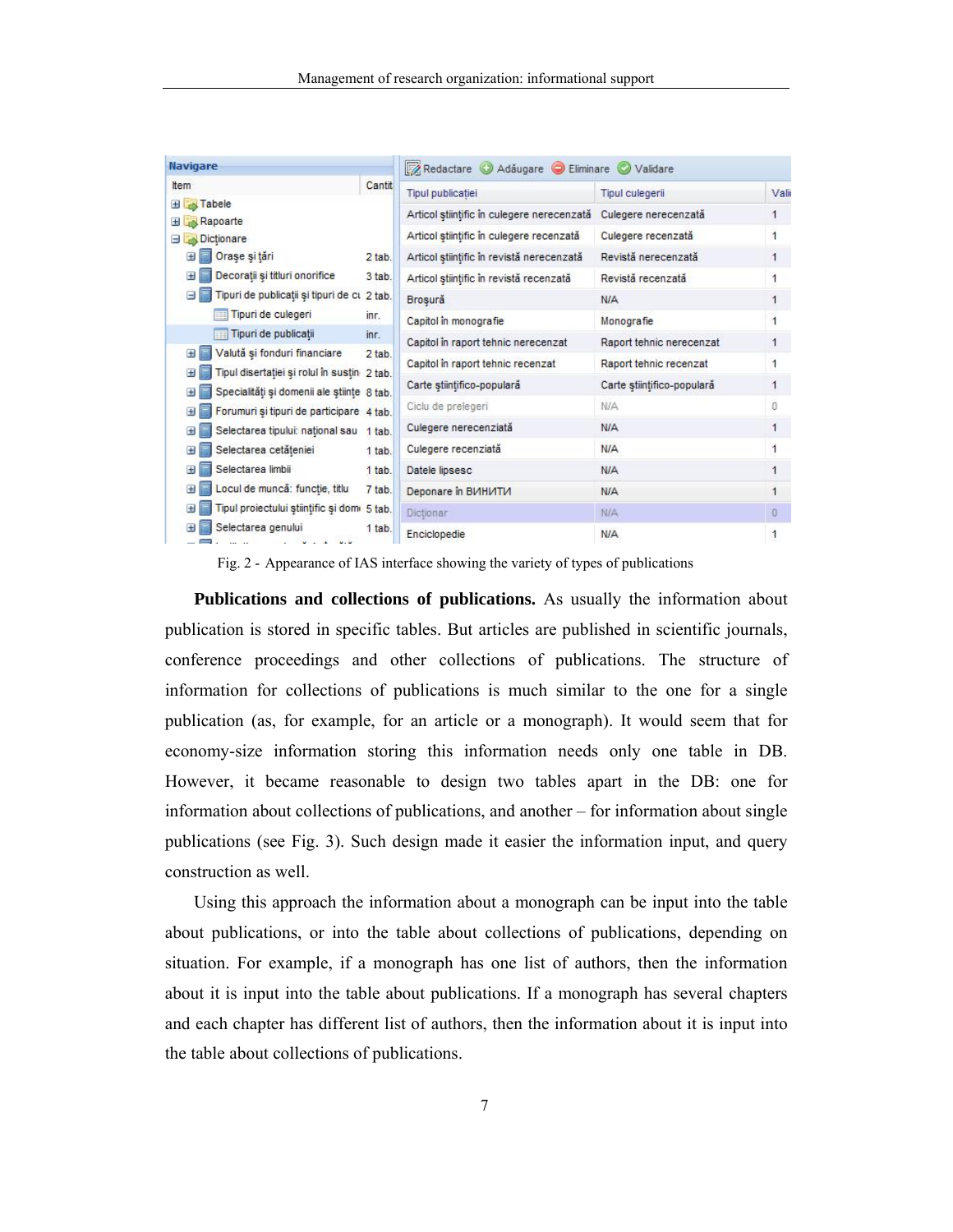

Fig. 3 - Interconnection between table on publications and collections of publications

**Author's multiname.** Because of publishing in different languages, legal name changing, etc., a person can have publications with various name spellings. To solve this problem, the author name, as it is originally written in a publication, is kept in the table about (co-)authors linked to the table about publications (see Fig. 4). Owing to the relation between the table about persons and the table about publications, the query by the name of the researcher (as it is written in his passport) generates the list of all his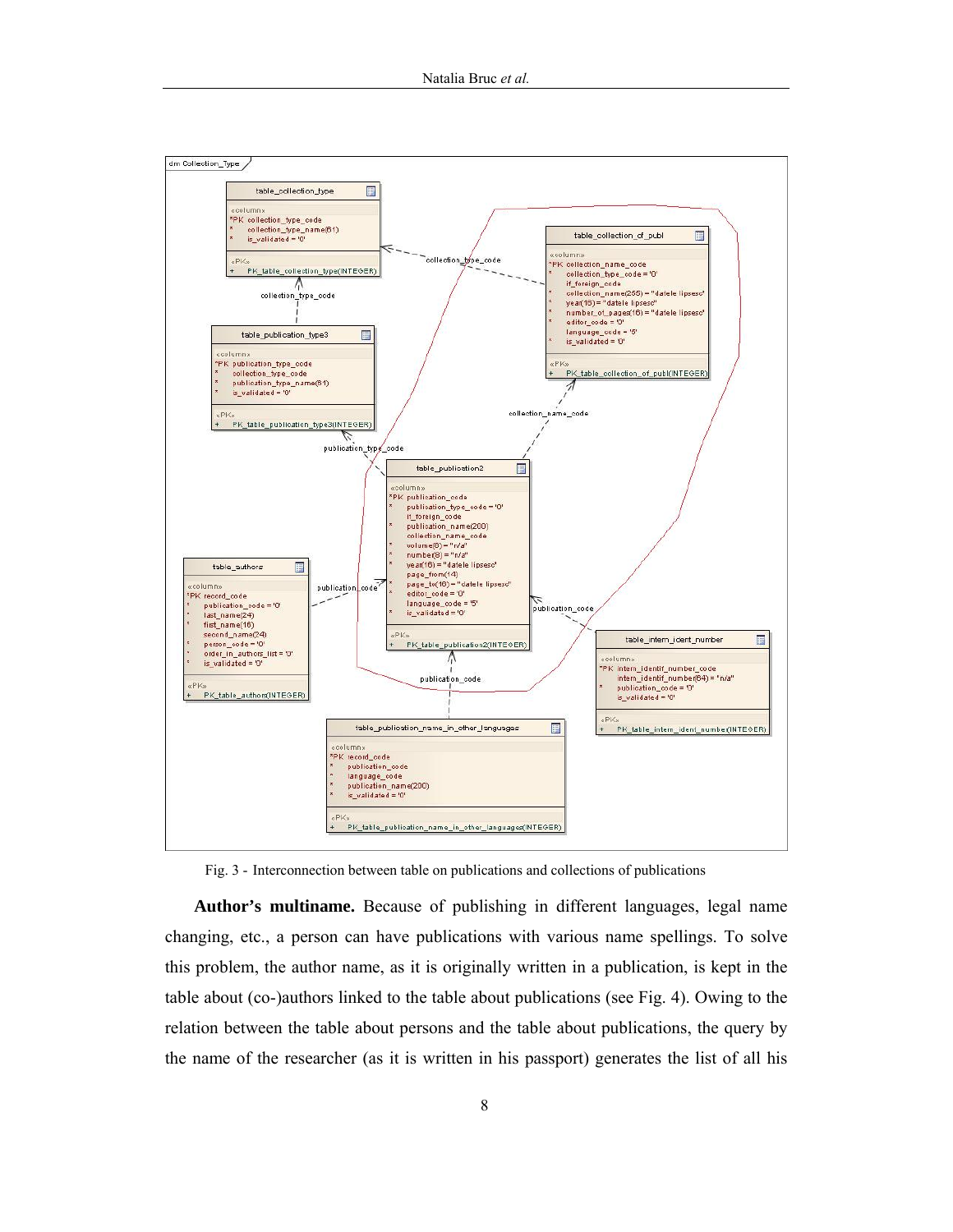publications regardless of how and in what language his name is written originally in the publication.

**Author's order.** The number of authors of publication is not predetermined. And the requirements for order in (co-)authors list are different for different publishers. The table about (co-)authors contains as many records for a publication, as the number of (co-)authors of this publication. Information about (co-)author includes his order in the list of (co-)authors of this publication (see Fig. 4). Such solution permits to represent the (co-)authors list as it is in the publication.



Fig. 4 - Solution of the problems of author's multiname, author's order and publication title in different languages.

**Publication title multilanguage.** Very often the researcher needs to translate his list of publications into different languages. That is why the relevant table is foreseen in the DB. This table contains the name of the publication in languages other than the original one (if exists) (see Fig. 4). This allows one to easily prepare information for documents in different languages and not to spend precious time in translating. Transliteration is considered as one of the languages too.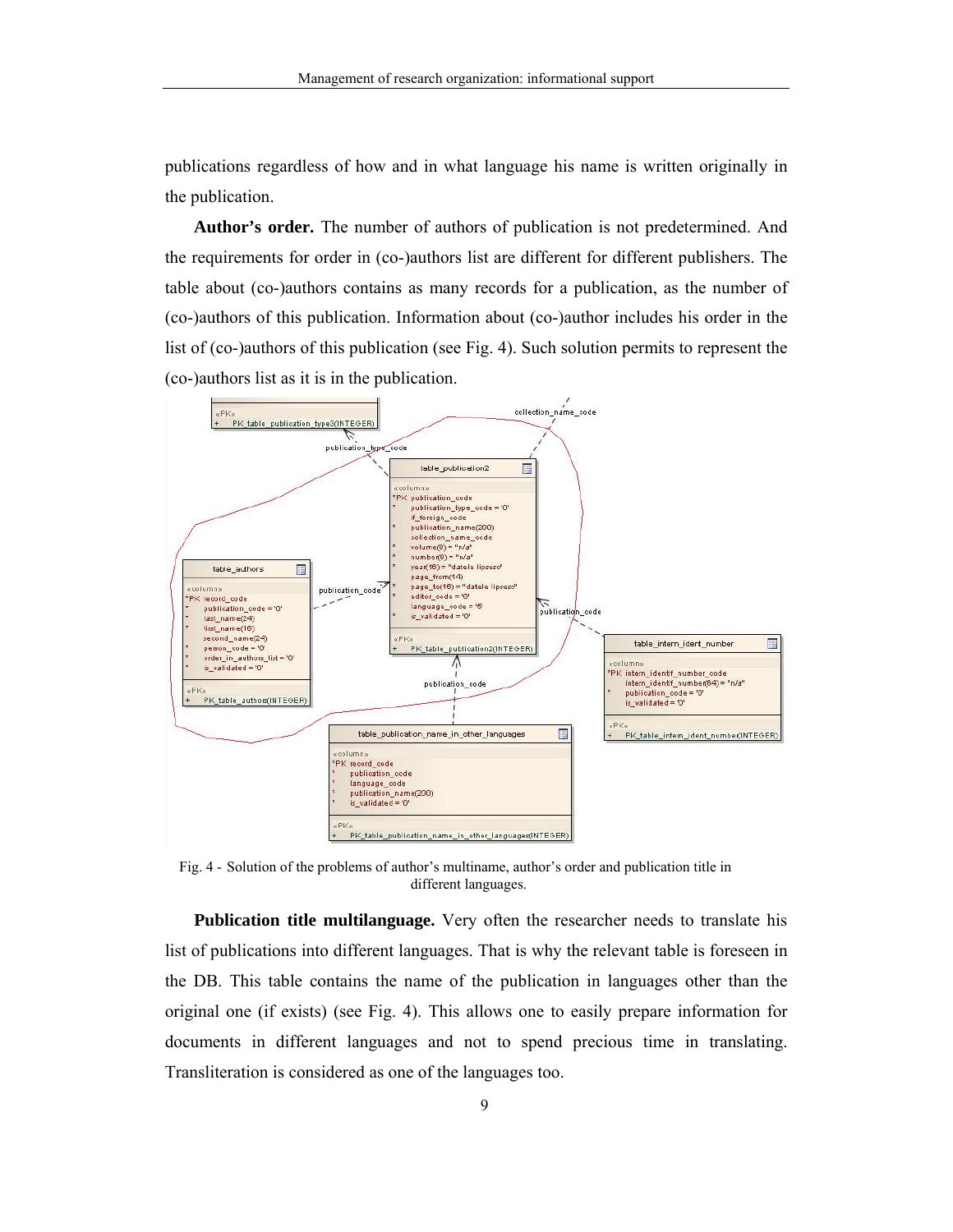**Dates.** In due course, many important indicators of a scientific institution (e.g., its structure) or an individual employee (e.g., position, scientific title, etc.) may vary. Therefore, the information in the IAS is connected to the dates: there are date fields in all relevant tables. Thus, any record in each of the tables, describing the structure of the institution, contains also the information on the date of creation and date of liquidation of respective structural unit. In addition, there is a table that links up each institution collaborator with a structural unit of the institution to which it relates, indicating the post and the date of taking office. This allows us, for example, to consider the dynamics of institutions indicating the number of researchers with scientific degree.

Such organization allows one to track evolution of scientific activities of the institution as a whole, its subdivisions, and of each its collaborator.

**User roles.** User role is one of the most important features of the system. The IAS users are divided into simple users with no rights, limited users with restricted permissions, and administrator users with full access rights. The access rights of each registered user are defined in specific database table. They can be changed by the system administrator.

**Data validity.** To monitor the reliability of data in each table there is the field "is validated". When the usual user inputs the information, the value "false" is automatically assigned to this field. Only the person with corresponding access rights can change it to "true" (see Fig. 5). However, information is available. This simplifies the DB populating, as well as allows maximum use of existing information.

**Workflow.** Application workflow is ergonomic and user friendly. Special investigations were performed about user preferences and commonly used actions.

The possibilities provided to user can be divided into four basic actions: login, looking through the data, data editing and/or adding, and reports generation.

The interface is tailored according to the user's rights of access. On user login the view of interface is configured - the set of available buttons (and respectively the possibilities) is changed:

- for simple users, the function of looking through the data is available but buttons for data editing and adding are absent;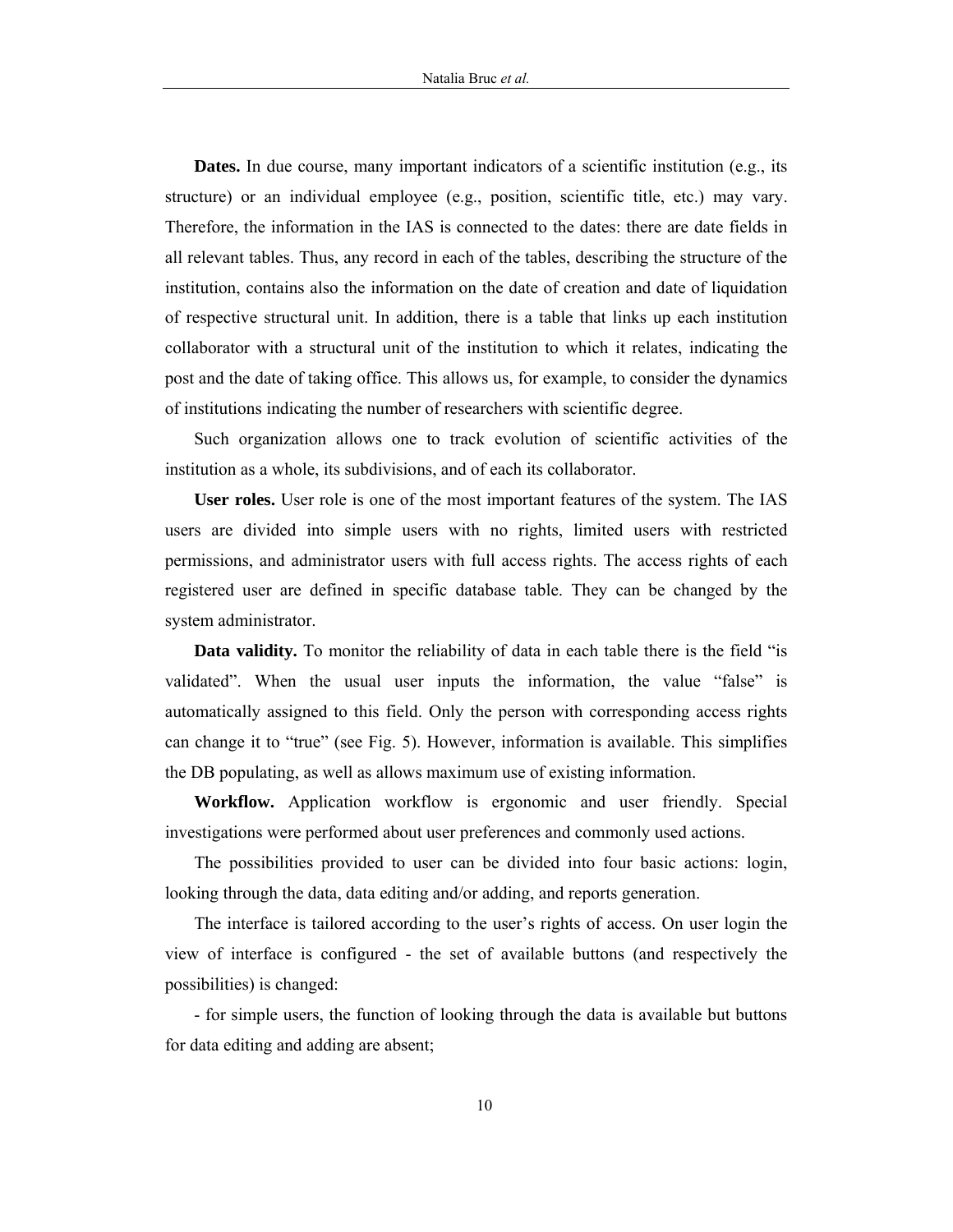- for selected users, buttons for data editing and adding are present, but button for changing data validity is absent;

- for administrating users, all the buttons are present.

| <b>Navigare</b>                                                |                 |                                  | Redactare Adăugare Eliminare<br>Validare |                    |          |  |  |  |  |
|----------------------------------------------------------------|-----------------|----------------------------------|------------------------------------------|--------------------|----------|--|--|--|--|
| Item                                                           | Cantitate       |                                  | Codul Functie A                          | Tip de functie     | Validată |  |  |  |  |
| Tabele<br>H                                                    |                 | 27                               | Casier                                   | serviciu auxiliar  | 1        |  |  |  |  |
| Rapoarte<br>$\pm$<br><b>N</b> Dictionare<br>эι                 |                 | 6                                | Colaborator stiintific                   | stiintific         |          |  |  |  |  |
| Orașe și tări<br>$\pm$                                         | 2 tab.          | $\overline{7}$                   | Colaborator stiintific coordonator       | stiintific         | 1        |  |  |  |  |
| Decorații și titluri onorifice<br>Ŧ                            | 3 tab.          | 8                                | Colaborator stiintific principal         | stiintific         | 1        |  |  |  |  |
| Tipuri de publicații și tipuri de cu 2 tab.<br>$\pm$           |                 | $\overline{9}$                   | Colaborator stiintific superior          | stiintific         | 1        |  |  |  |  |
| Valută și fonduri financiare<br>H                              | 2 tab.          | 10                               | Conferentiar universitar                 | stiintific         |          |  |  |  |  |
| Tipul disertației și rolul în susțin 2 tab.                    |                 | 11                               | Conferentiar universitar interimar       | stiintific         | 1        |  |  |  |  |
| Specialități și domenii ale științe 8 tab.<br>Ŧ                |                 | 25                               | Contabil                                 | serviciu auxiliar  | Ω        |  |  |  |  |
| Forumuri și tipuri de participare 4 tab.<br>Ŧ                  |                 | 2A                               | Contabileaf                              | particili guviliar |          |  |  |  |  |
| Selectarea tipului: national s<br>H                            |                 | Redactarea inregistrării Nr. 25  |                                          |                    |          |  |  |  |  |
| Selectarea cetăteniei<br>H<br>Selectarea limbii                | Tip de functie: |                                  | serviciu auxiliar                        |                    | v        |  |  |  |  |
| Locul de muncă: funcție, titlu                                 |                 | Denumire a functiei:<br>Contabil |                                          |                    |          |  |  |  |  |
| Tipul de activitate de mur                                     | Validată:       |                                  |                                          |                    |          |  |  |  |  |
| Tipul postului detinut de c<br>睴<br>Postul, detinut de colabor |                 |                                  |                                          | Salvare            | Anulare  |  |  |  |  |
| Tipul titlului/gradului a colabo inr.                          |                 | 14                               | Director adjunct                         | administrativ      | 1        |  |  |  |  |
| Titlul stiintific/didactic al cola inr.                        |                 | 15                               | Director adjunct pe stiință              | administrativ      | 1        |  |  |  |  |
| ш<br>۰                                                         |                 | 26                               | Economist                                | serviciu auxiliar  | ō        |  |  |  |  |
| <b>Details</b>                                                 |                 |                                  | Laborant                                 | serviciu auxiliar. | O.       |  |  |  |  |
| path: dictionary/Postul, detinut de colaboratorul instituției  | 16              | Secretar stiintific              | administrativ                            | 1                  |          |  |  |  |  |
|                                                                |                 | 19                               | inginer                                  | inginer            | o        |  |  |  |  |
|                                                                |                 |                                  |                                          |                    |          |  |  |  |  |

Fig. 5 - Solution of the problem of data validation.

The control of the interface appearance (its configuration) is realized simply and effectively through the special tables, where different interface elements correspond to respective user roles.

**Incomplete data.** The problem of incomplete data is solved as following. For example, information about publication lacks information about editor or about pages of publications. Then this publication can be placed in DB indicating the appropriate fields as "Data are absent". It permits in simple way to require respectively in the query only complete data or, on the contrary, given the incomplete data. At the same time, the already introduced data are not lost and can be updated when the lacking information appears.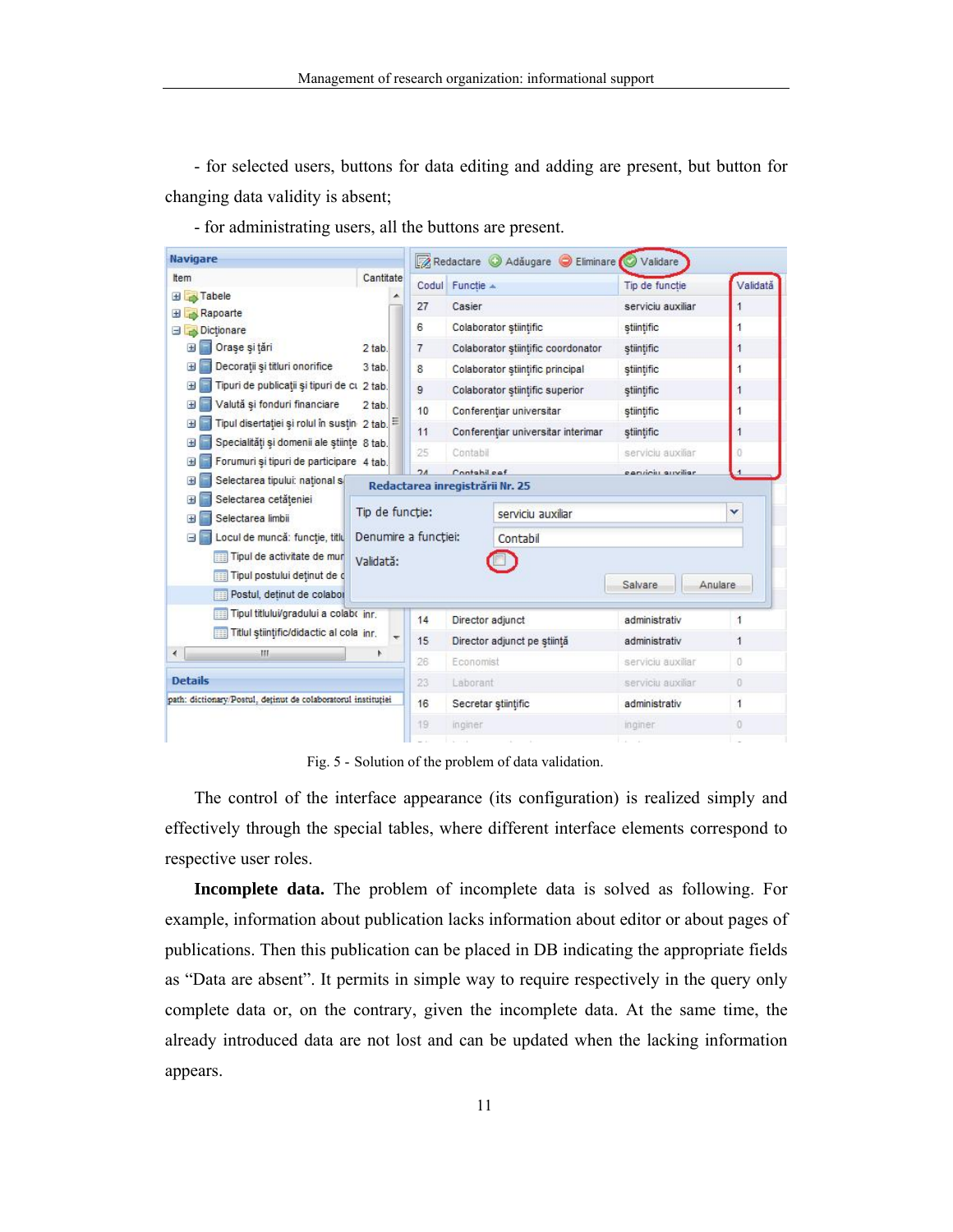Taking this into consideration, for some fields in the DB tables the default value "Data are absent" is provided. So, if the user has no information for these fields, he does not take care on this question.

Another situation is when the matter is not in the lack of information, but the information has not to be for some case (for example, some journal has no volume). For such cases the value "N/A" is provided. When the user selects the value "N/A", it means that the data are complete.

#### 2.3. SOME TECHNOLOGICAL SOLUTIONS ON IMPLEMENTATION

The IAS is implemented as a web application, and is intended to be used remotely in a multi-user environment. This fact requires that the amount of data which are transferred between server and web browser should be minimized and cached when possible.

For time delay reducing, at page opening it needs:

1. to reduce quantity of queries to DB as far as possible;

2. to optimize the queries in order to spend as low time as possible on their execution;

3. to reduce quantity of transmitted data from the application to the server and vice versa.

If the first two items are solved at the level of queries writing and programming of part responsible for dynamic data representation (Model), then the third item is solved by sending-receiving data needed to modify. It is realized with the help of AJAX technology, which is well realized in JavaScript Framework ExtJS [8].

The originality of the proposed concept is based on the design methodology which offers the possibility to clone existing system by the other research institutions. Another important aspect represents the possibility to interconnect this application with other databases (or web sites). During the concept elaboration the accent is put not only at reports generation but also at their analytical interpretation.

The success of the proposed solution is guaranteed by the combination of the latest modern technologies in realization of Model-View-Controller (MVC) design pattern. The **Model** is implemented using MySql database server [9]. Thus the Model is a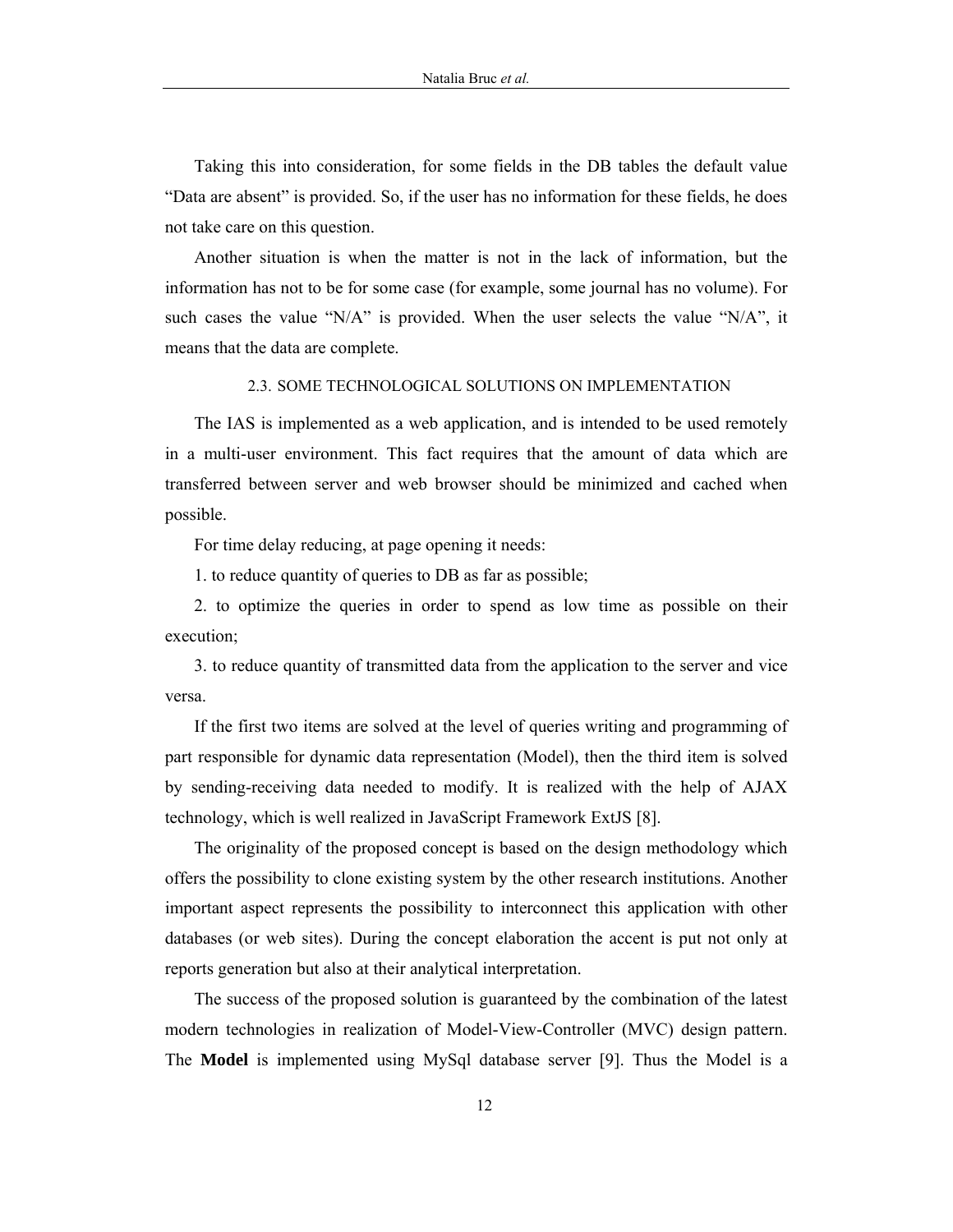MySql DB which supports such features as transactions and tables lock. The **Controller** is realized using PHP language [10], as a set of routines which allow controlled access to database (DB). The **View** is implemented in Java Script & HTML using ExtJS open source library [8]. ExtJs proposes a lot of visual components, which allow interaction with user and data presentation. This design pattern simplifies development, debugging, and maintenance of the project.

Combination of PHP and MySQL forms back-end of the proposed system. Both of them proved their capabilities to handle complex system as well as the small one. The back-end implementation follows the same design concepts as the front-end. Few basic classes which implement main behavior are created and treated as "read-only" (which will not be changed during normal development process). The derived child classes define the configuration and behavior of the current application back-end.

Report facilities are the output of the system. New reports can be created at any time. It is a technical aspect of the system and it is not important when compared to organizational problems: who have the right to modify the information in the system's DB, where the data comes from, who approves it etc.

Web **security** is the most overlooked aspect of securing data which is shared over Internet. That is why in this project we paid special attention to security, meaning here not only data consistency but also safety of the data transmission and storage.

Input data is validated by the ExtJS routines in order to maintain data integrity. Database access is assured by PHP routines which perform additional verification to exclude data duplication. To avoid SQL injection, each query is processed before its execution.

Due to the fact that the project is targeting a multilingual society, the support for multiple and dynamically changeable language has been implemented starting from early stages of the project design. The languages are defined as a translation table. Current language is defined by an indexing variable, the value of which can be changed during program execution, and needs only page reloading to become active. Hence, no additional recompilation, or server restart is required, just page reload.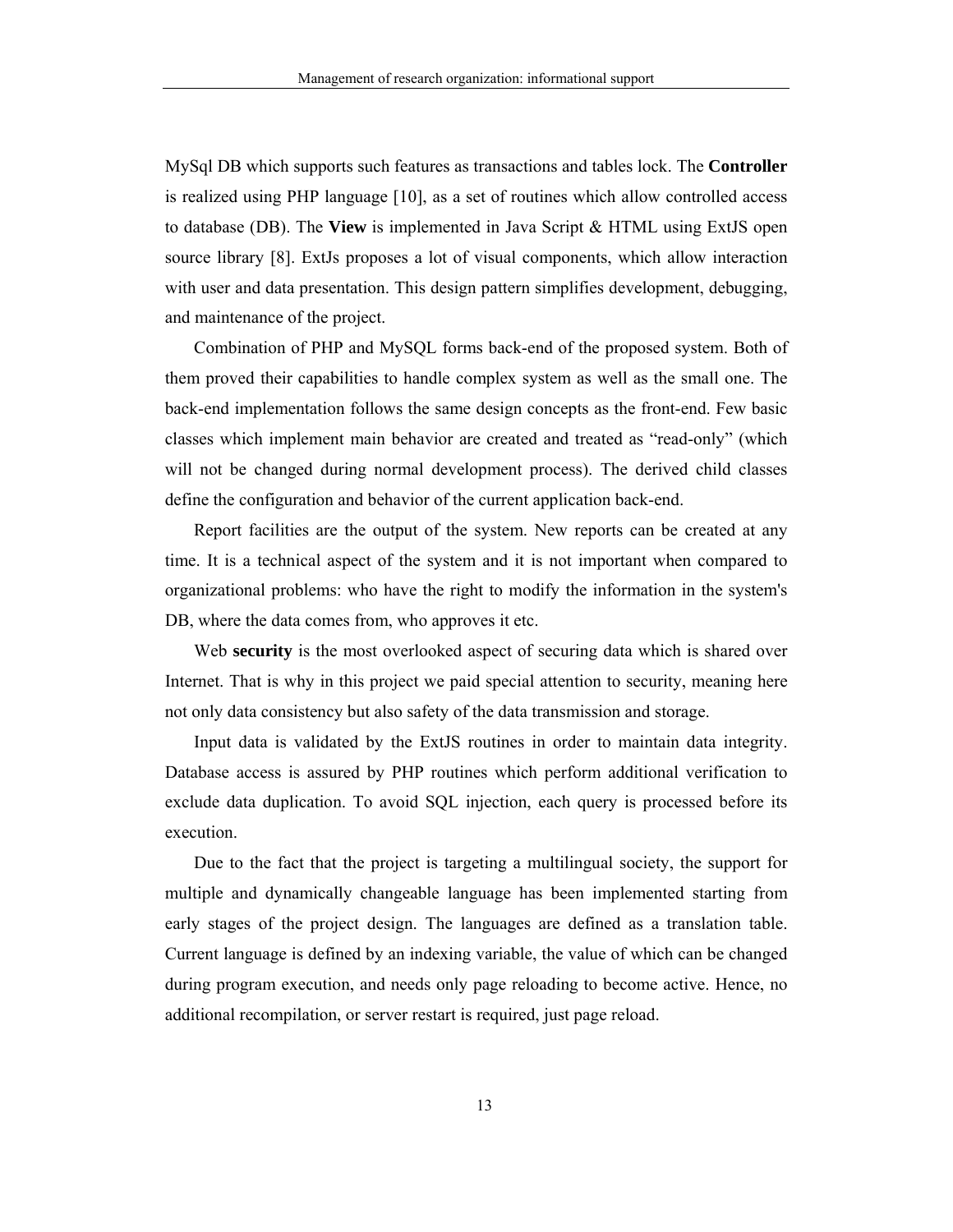#### 2.4. HARDWARE PREREQUISITES

For a proper functionality and reasonable response time, the presented system requires some relevant resources. Main resource consumers are database size and concurrent clients which are processed by apache web server. These resources represent not only disk size (for MySQL storage), but RAM memory and CPU speed for Apache and PHP back-end processing.

The GUI processing is fully transferred to client side. This approach makes the system a true cross-platform application and saves some resources due to client side user interface rendering.

The amount of data transferred across client's browser and web server is minimal, and speaking about clients' machines, it includes only query results on download and few bytes of information on upload. This architecture will require a low download speed and even lower upload speed for clients.

#### 2.5. SOFTWARE PREREQUISITES

As it was told, the system is built on well tested open source solutions. The core is based on php-enabled Apache web server closely tied with MySQL database free edition which is well suitable for a medium size database. These applications suite provides a huge number of customization options which allow system tuning for a maximal productivity.

Client side is driven by open source solution - ExtJS, which implements AJAX technology, and it is capable to handle many existing html browsers of different versions. These libraries are tested for proper functioning and are stored on a server.

# **3. WHAT DATA FOR CV MAY BE OBTAINED FROM IAS**

Equations should be aligned according to the pattern:

As an illustration for the system usage let us consider the example of person's CV preparation.

The database of IAS IMCS contains the majority of information necessary for person's CV preparation. It is supposed that the user to be afforded an opportunity to get all the information available in the database and useful for the CV by pressing just one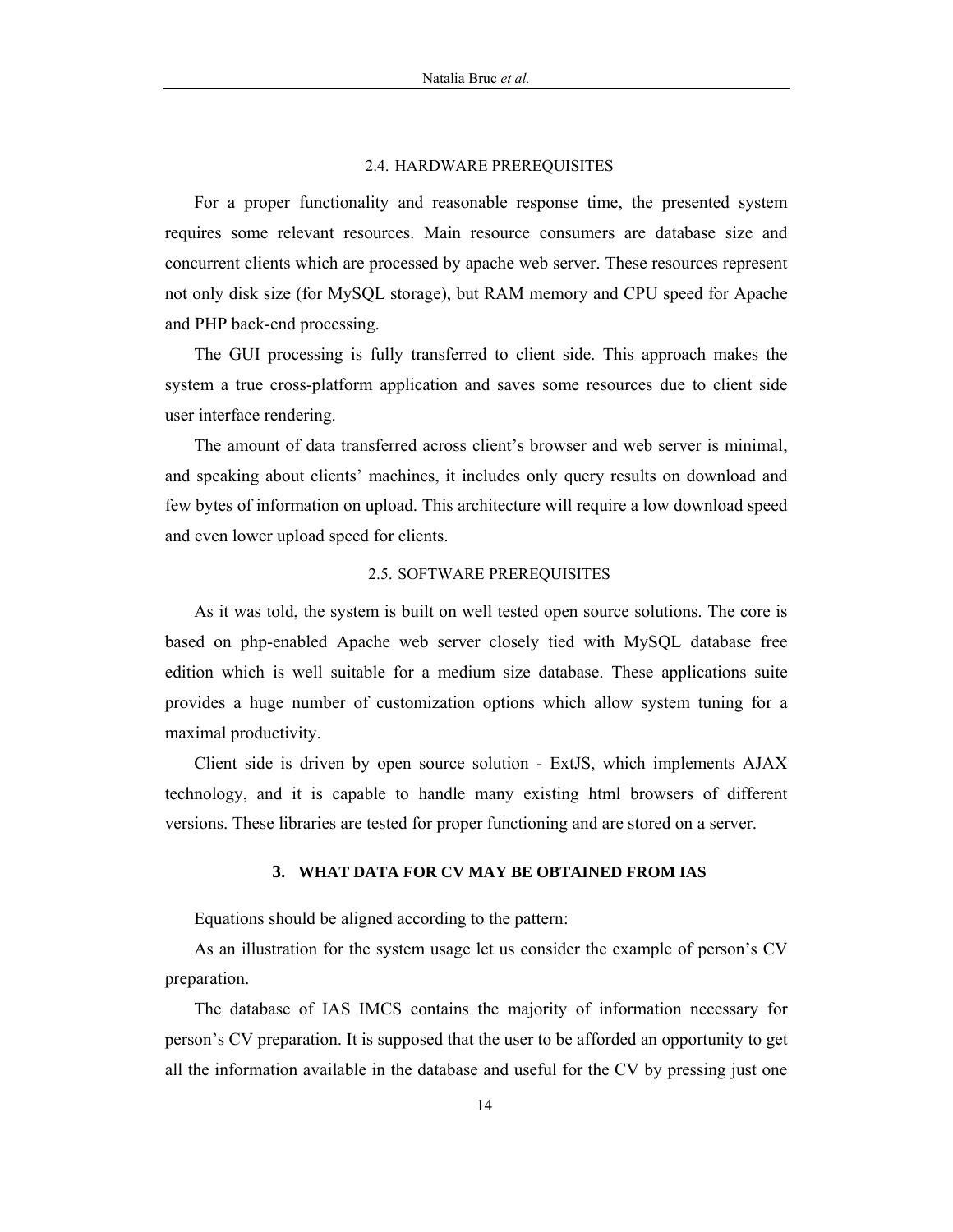button "For CV", which will provide the user with the information in some standard form, for example, in XLS format. Then the user can use, complete and edit this information to form a CV in the needed format. For this feature implementation a variety of relevant queries has to be activated automatically:

- − personal information (name, date of birth, gender, e-mail, work phone number, etc.);
- − information about the current place of work and history of professional advancement within a given research institution;
- − information about higher education;
- − information about thesis defense;
- − information about scientific publications;
- − information on participation in research projects;
- − information on participation in scientific conferences;
- − information on participation in scientific societies;
- − information on scientific prizes, titles and awards.

This information is rather detailed. So, the user can delete a part of it, depending on the situation. At the same time, the user can easily add by himself the missing information on language skills and on work in other institutions.

# **4. WHAT THE IAS SHALL CONTAIN TO BE USEFUL FOR SCIENTIFIC PROJECTS SUBMISSION AND MANAGEMENT**

Traditional cooperation agreements between institutions of different countries, as a rule, do not contain any formal, in particular, quantitative indicators of cooperation effectiveness. It seems to us that the proposed approach allows making the first steps in formalization of assessment of informational and the conceptual interaction of this cooperation. Ipso facto, it allows contributing to its effectiveness.

The IAS will provide support to cooperation agreements, including bilateral projects between the parties and international projects in which they jointly participate.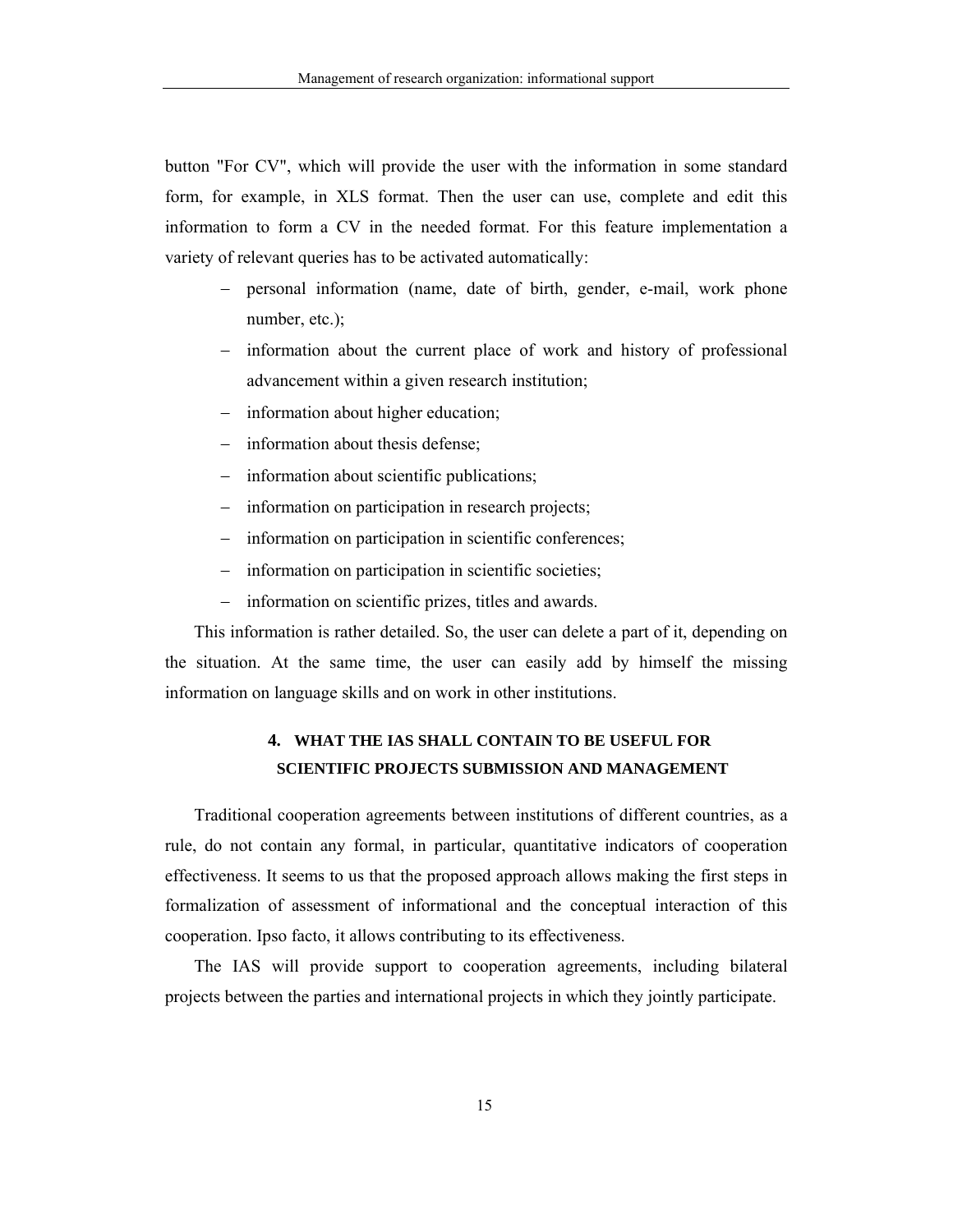In the IAS DB there is the majority of information about the scientific institution and its staff needed to prepare the documents for these projects (submission and management):

- personal information about prospective project participants (name, surname, gender, age, phone, e-mail);

- position, title of the prospective project participants;

- selected papers of the prospective project participants on domain of the project;

- list of projects (including international), in which the prospective project participants took part;

- general characteristics of scientific institutions, including number of researchers in the whole and ones with scientific degree, list of projects, potential's characteristics, etc.;

- joint publications and joint participation of the parties in other projects.

Also, there are the means for this information extracting.

However, to make the selection of information, which is required for project submission and management, more focused, it is necessary to provide it with additional features. One of these characteristics is "scientific domain". It should be applied to activities domain of scientific institutions in general and to the domain of each researcher, and to each publication, and to each project. To this end, it is appropriate to use international and national classifiers to determine the domain of science [6,7].

As the other feature one can take a set of keywords describing publication, project, the activities of institution or person.

This information will be useful when searching in the DB for a person-expert (specialist) or publication in required domain by international standards.

To this end, the classifiers for science domains are introduced into the DB. There can be several classifiers (both international and national). Also, the classifiers can be modified in the course of time. Publication's author may express a wish to indicate the codes for his publications from different classifiers and from different versions of one and the same classifier. Classifier modification is considered as appearance of the new one. That is why the classifier title contains the date. For example, "2000 Mathematics Subject Classification" and "2010 Mathematics Subject Classification" are considered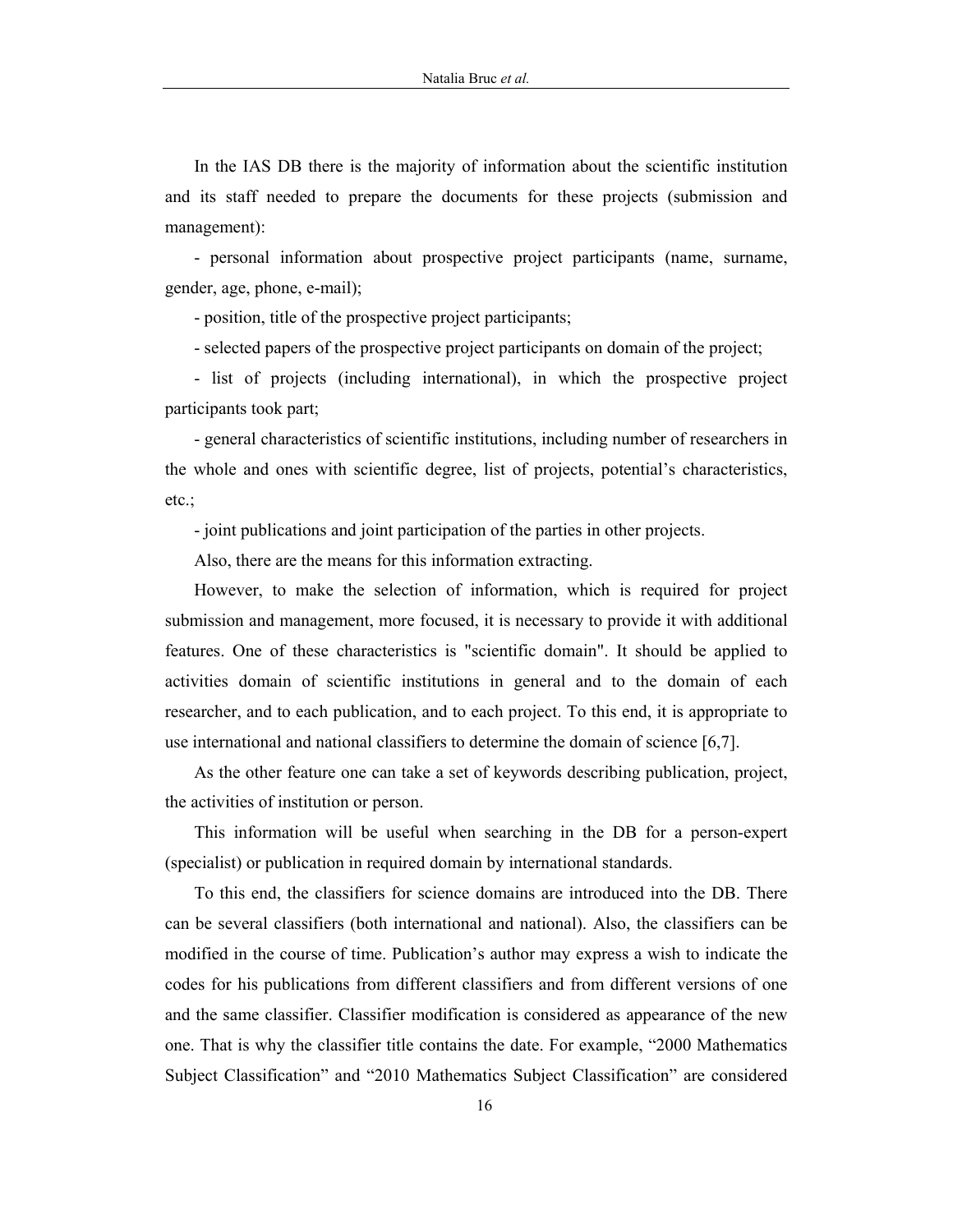in the DB as two different classifiers. If to keep the single structure for all classifiers, then one can work with them in the IAS uniformly: the system proposes the user to select the classifier title at first, and then the codes of respective classifier will be accessible for him.

For this ideology realization some changes are proposed to be made in the structure of the existing DB.

At present in the IAS DB there are the means describing national classifier, which has three-level structure: science domain, subdomain, speciality. It is used for theses description. It is supposed that there will be a number of classifiers, which have the same three-level structure (or brought to it). Therefore, the four-level structure is to be created. The first level is for the table with classifiers titles. The other 3 levels are the levels of the classifier itself (see Fig. 6).

Ease of such implementation is that when the new classifier appears, the IAS DB needs only the name of the new classifier and the information from it (having structured it beforehand in accordance with three-level hierarchy if needed). Moreover, there is no need to immediately input the full contents of the new classifier into the IAS DB. It can be replenished as needed. At that, just IAS users take part in the process of the replenishment: when one inputs a record about his own publication, if the author does not find the necessary classifier or code in the database, he will input necessary information into the appropriate guides with status "is validated"="false". A person, who has the authority to change the status value to "true", will check the correctness of the entered information and set the appropriate status. That is, the IAS treats the information from the classifiers for science domains in the same way as with any other guide information in the database (countries, cities, types of publications, etc.).

References to the classifiers are supposed to be for:

- research institution to indicate its activities domain;

- each researcher of scientific institution to indicate his activities domain;
- publication;
- defended thesis;

- scientific project.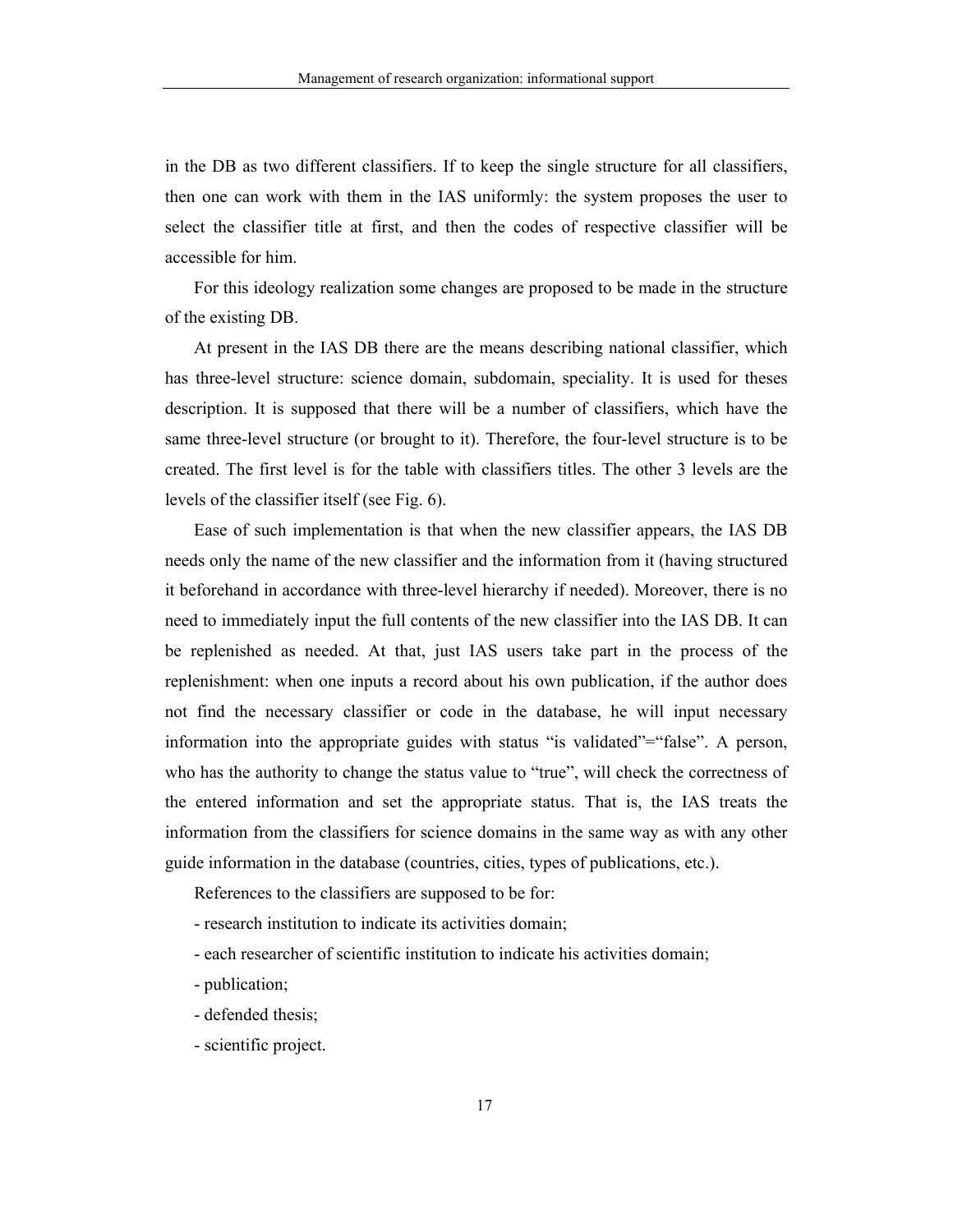

Fig. 6 - Four-level structure of classifier for scientific domains.

At that for one object there may be several references to one classifier, and references to different classifiers. For example, an employee during one period of time was active in some domain, subsequently his domain of interest has changed: in the DB both domains can be indicated as his domains of interest. Another example: when one had published some article, he indicated the domain of science according to the classifier 2000. In 2010, the classifier has changed. One can add the domain of science for this article in accordance with the new classifier. The old references can be left or removed optionally.

As the number of references with the classifiers for one object is not predetermined, it is not reasonable to keep these references in main tables, characterizing these objects. Five relevant tables are created to store these references: for research institution, for staff, for publications, for defended theses, and for research projects.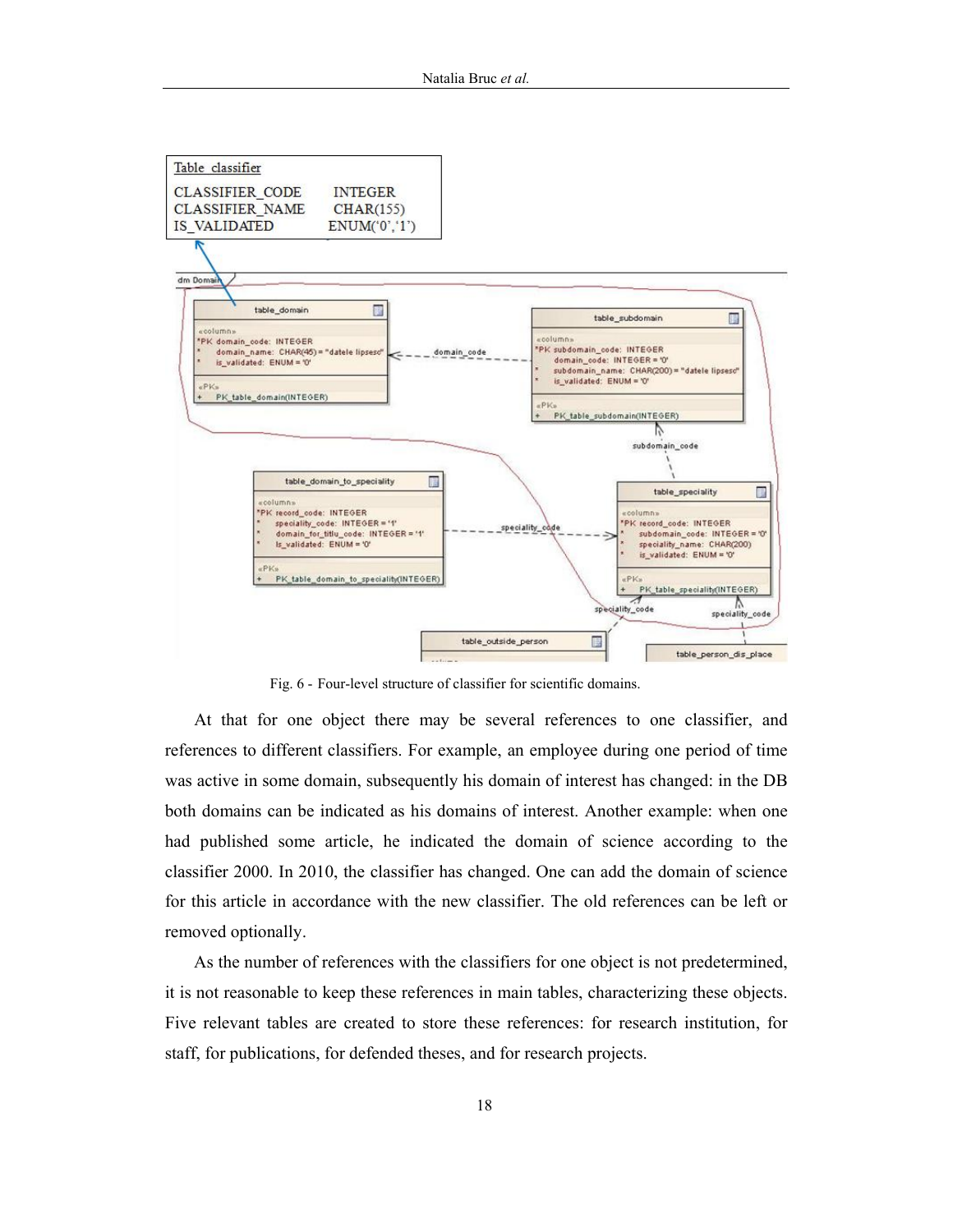A similar solution can be proposed for the implementation of possibility to work with key words to describe the publications, theses defenses, projects, activities domains of the institution and staff.

### **5. CONCLUSIONS**

In the basis of the proposed approach there is the principle of storage of primary information that characterizes activity of a researcher or a research institution. It is this information that represents those resources, on the ground of which the research evaluation and monitoring is carried out. The efficiency of support system for research management significantly depends on the fact, which ways of data acquisition, storage, retrieving and analysis are used, which methods for information structuring, organization and transfer are applied.

The first experience of IAS IMCS usage has demonstrated that it provides the reporting functionality for national authorities. It turned out that by extending slightly the DB structure and to add some new types of primary information, the system may be successfully used to support documentation for inter-institutional cooperation as well.

#### REFERENCES

- 1. BRUC N., BURLACA O., COJOCARU S., GAINDRIC C., GRABOV E., MACARI V., MAGARIU G., VERLAN T., *Concept of research institute information analytical system development,* ECIT2008 – 5th European Conference on Intelligent Systems and Technologies, Iaşi, 2008.
- 2. BRUC N., GRABOV E., MACARI, V., *Some technological solutions on implementation of information analitical system for scientific institution,*

**Acknowledgments**. The authors acknowledge the support of the Supreme Council of Science and Technological Development of Moldova, project 10.820.08.04/RoA and National Authority for Scientific Research of Romania, project 438/21.06.2010.

**Authors' contributions:** C.G, S.C. designed the requirements for IAS functionality, G.M. and T.V. developed the DB structure, V.M. selected the tools and elaborated the strategy for application implementation, G.M., T.V., V.M., E.G., and N.B. developed the application, all authors contributed to testing the application, C.G, S.C., G.M., T.V., and V.M. wrote the paper.